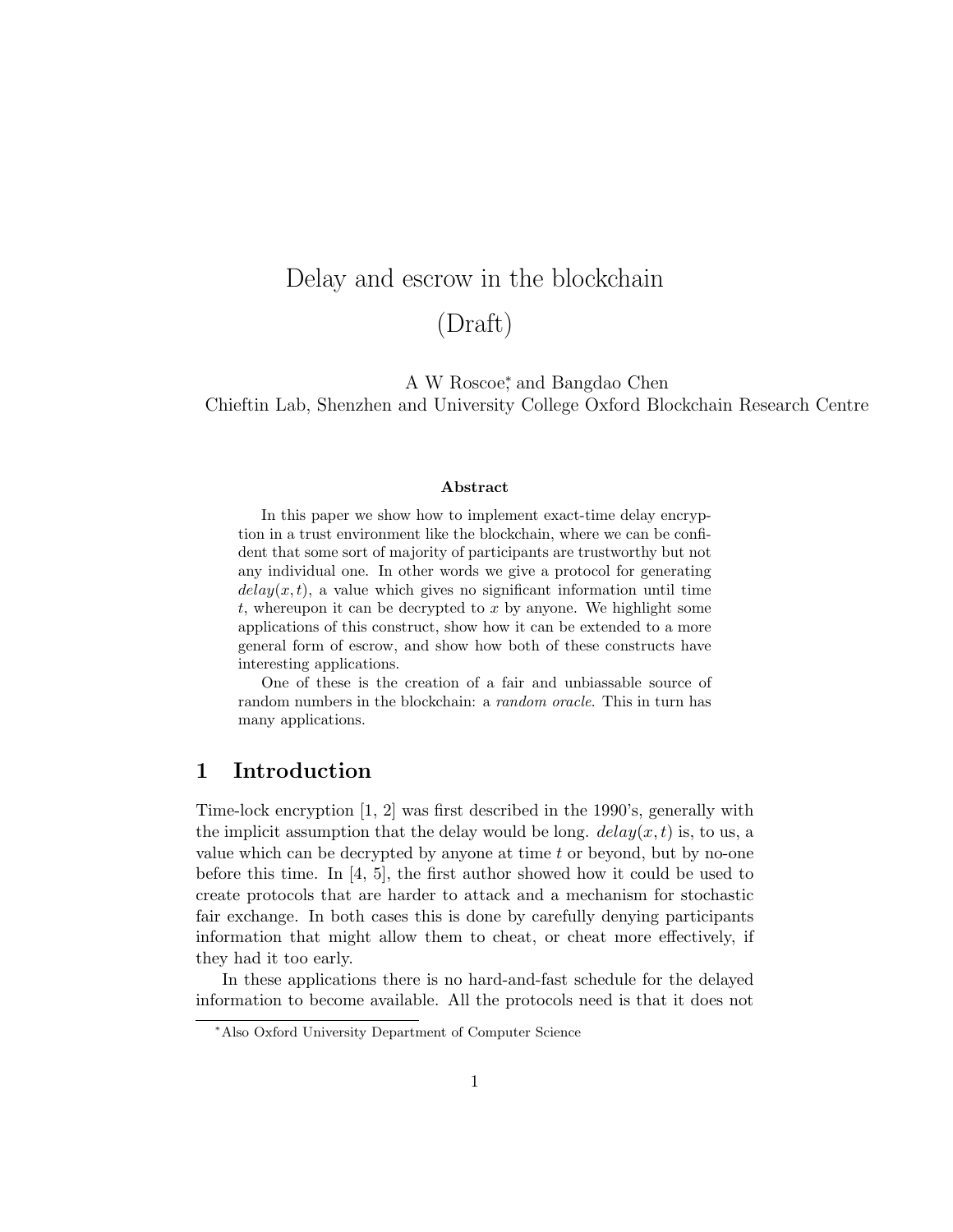become available before some  $t$  that represents a time limit for some protocol action being completed, and can be extracted by anyone some reasonable time after t. There is no requirement that the contents are available at precisely t. We will term this lower bound delay, and we expect this to be used most frequently in applications where the consequence of opening a delay is to complete a process without a strong timing requirement on its completion. This admits an implementation without a trusted third party (TTP): the party creating it applies a function with a publicly known inverse that takes a significant amount of sequential computation to compute; sufficient so that no-one can compute the inverse before t.

It is not obvious, however, how to implement exact delay (where anyone can obtain  $x$  immediately on  $t$ ) without a TTP. With a TTP there are various options. In Section 3 we will show how it can be achieved. We then build a model of a blockchain system and show how it can both work on that and provide useful security for some trading applications and smart contracts. We then show how the same ideas can be used to create a blockchain generalised escrow system.

The applications we have in mind in this paper will have much shorter delays than those imagined in the early papers: perhaps seconds or minutes or the time it takes for blocks in a blockchain to become immutable. At any rate far too short for an advance in algorithms, hardware or cryptanalysis to make much of a difference between the time of encryption and the time of release.

In this paper we take it as given that all nodes actually know the time to a high degree of accuracy: they do not need to read it from an agreed central resource. However they can potentially do things they are not supposed to or fail to do things that they are, whether time-based or otherwise: so they might for example lie about the time. We will concentrate on ensuring that overall goals are met despite some of the nodes misbehaving. Of course there are also potential threats to a distributed protocol from attacks on the network combining them, but that is an orthogonal issue that the likely implementation using a blockchain helps to address, but not entirely.

In the next section we discuss how to implement exact delay in a blockchain and similar trust environments. We then look at some example applications of that before extending the idea to generalised escrow. Finally we show how delay encryption allows more secure implementation of the blockchain itself by giving it a fair choice mechanism.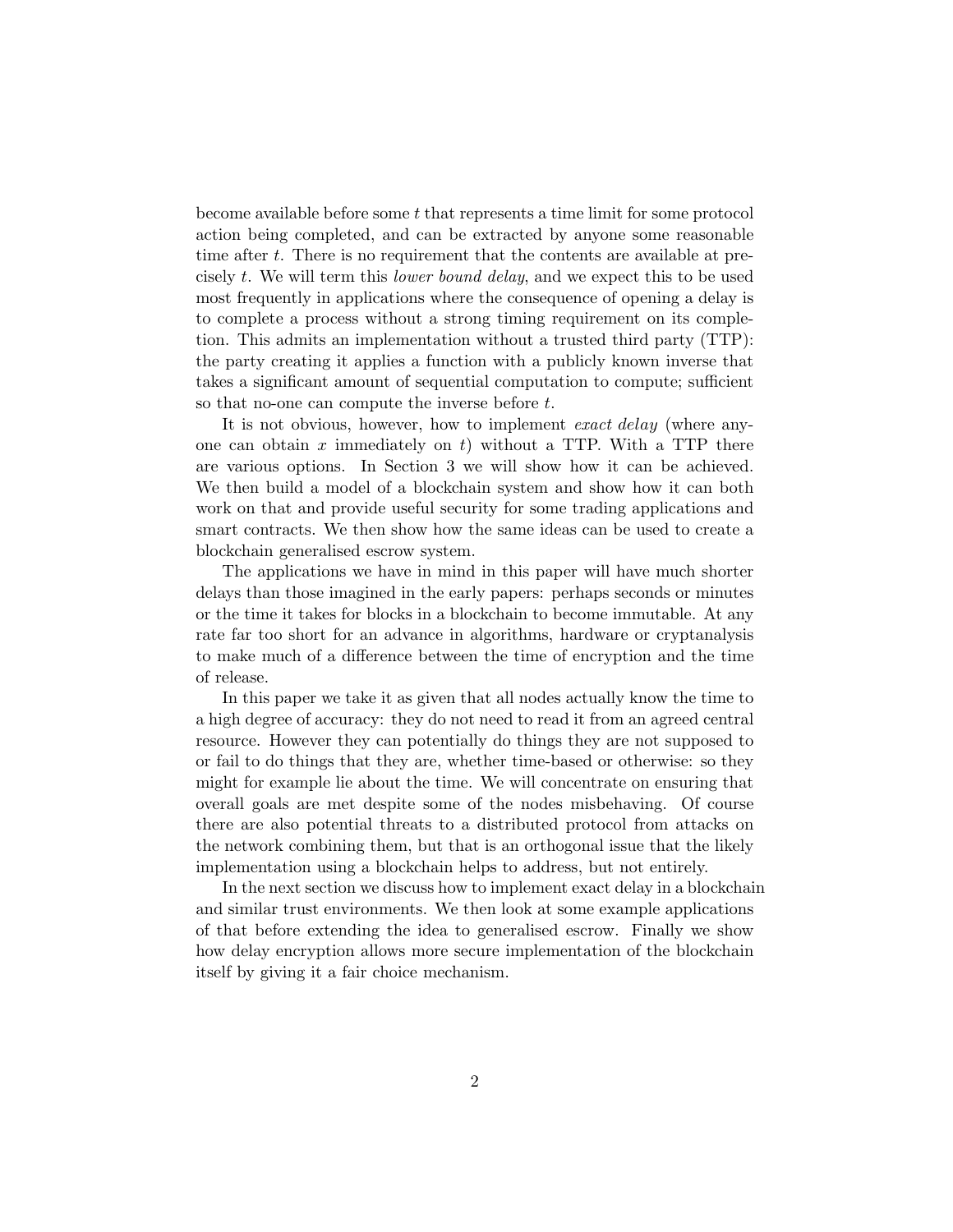#### 2 Implementing exact delay

If we had a TTP (Trusted Third Party) Sam then exact delay could be implemented as follows (as reported in [4]). Sam is programmed to create a new key pair  $(pk_r, sk_r)$  for each time in a series  $t_0, t_1, t_2, \ldots$  Well before time  $t_r$ , Sam signs a certificate announcing that  $pk_r$  is the key for time  $t_r$ . At time  $t_r$  (not before or after), Sam releases  $sk_r$ . This approach scales far better than getting Sam to actually hold onto the delayed values, because the amount of work Sam does is completely independent of the amount of material being delayed: no work by Sam is required for any individual delay.

Supposing for the sake of argument that the  $pk<sub>r</sub>$  are generated and posted no more than a day before time  $t_r$ , we note it will be possible to revise things like key length and signature algorithm dynamically so that the system can remain confident of their security, but there is most unlikely to be any need to do this for a time  $t_r$  where  $pk_r$  has already been released.

Now Alice can create a delay encryption of X to any time  $t_r$ : she simply reads  $pk_r$  and then  $delay(x, t_r)$  is  $\{x\}_{pk_r}$  (where it might be desirable to add salt depending on the application). Clearly no-one other than Alice herself and Sam can obtain x beyond the appointed hour.

Of course if Sam were not trustworthy he could fail to deliver  $sk_r$  on schedule, release it early, or tell his friends the value early. It would not normally make sense to send a delay encryption built using Sam's keys to him, because he already has access by knowing the key. Thus Sam might be an agent who only implements this and similar services, or there might be a choice of TTPs so that an independent one can be chosen.

Note that there is limited need for the release of  $sk_r$  to be secure, since it can be checked against securely signed  $pk<sub>r</sub>$ , though there may be pragmatic reasons for signing it or securely releasing a hash of it together with  $pk<sub>r</sub>$  as this, as this may cut down the potential for attackers causing mischief.

Now we will study the situation without a conventional TTP, but with a collection of parties bearing resemblance to a blockchain. Specifically we assume we have a collection of nodes  $W_1, \ldots, W_N$  where by common consent it can be safely assumed that any collection of  $k$  of them are not all corrupt, and where  $N \geq 2 * k - 1$ . So in particular more than half are assumed to be good, but we do not know which. We also assume that the nodes (as we assumed for blockchain nodes) all have an accurate clock, and that there is a workspace (which, when this is a blockchain implementation, might or might not be the blockchain itself) where nodes can post messages for the others to read, with this process being reasonably reliable.

Note first that if Alice has issued  $delay(x, t)$  to someone before t, then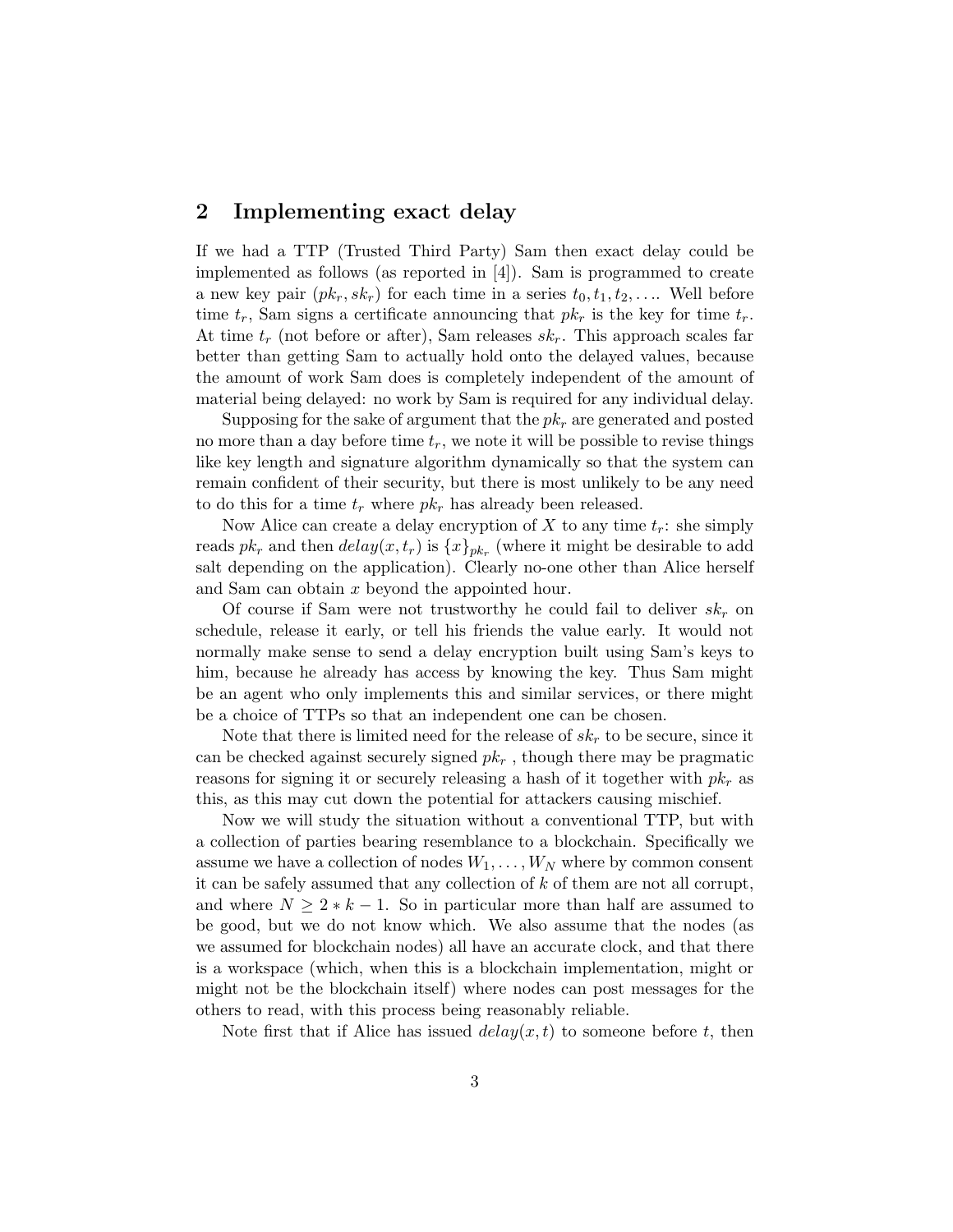it might not be in her best interest for x to become visible at  $t-$  perhaps it records a bet which by t it is apparent she has lost – or indeed Alice might be offline at that time. It follows that Alice cannot be relied on to do her own releasing (which she could of course do). So we need to find a way to guarantee the release of  $x$  under the above assumptions.

One description of the blockchain is that it represents a trusted third party made up of many individually untrustworthy actors. However it is not the sort of TTP that is obviously usable for creating exact delay. We will form an abstraction of what can be trusted of it later. It is certainly improper for any individual node (and so potentially corrupt) to hold information that allows it to deduce the delayed value x directly (because it knows  $x$ ) or indirectly (because it, for example, has access to both  $\{x\}_k$  and k for some symmetric key k). We will assume that we have picked  $N$  actors within the blockchain that obey the trust model above.

Rather than have a single process creating key pairs, have our N selected  $W_i$  all individually generate them. We ask all of these N processes  $P_j$  to create a key pair  $(pk_{ji}, sk_{ji})$  for each  $t_i$ , and individually to release the keys  $pk_{ji}$  and  $sk_{ji}$  on the same schedule and basis as outlined above. If we are using a blockchain we might expect the  $pk_{ji}$  to be placed on it. It is quite likely that the  $sk_{ji}$  need to be released in a prompter way since we do not want the delay release to get delayed by blockchain protocols. In any case they can be verified to match with the  $pk_{ji}$ , for example using hashes as indicated above. It is not necessary to use the same N parties  $W_i$  for each  $t_i$ , but we imagine it often be usually convenient to do so, or at least use a predictable schedule.

To create  $delay(x, t_i)$  Alice now uses a threshold encryption scheme such as Shamir's [6] to deliver  $M \leq N$  shares  $s_i$  of x such that any k of them reveal x but  $k-1$  reveal nothing, where both Alice and in some sense the network itself are sure that there are not  $k$  corrupt members of the group, and at least  $M - k$  will successfully deliver the necessary secret keys on time. She encrypts  $s_i$  with  $pk_{ir}$  (where available), and  $delay(x, t_r)$  is just the combination of these  $\{s_j\}_{pk_{ir}}$ . It would be sensible for  $delay(x, t_r)$  also to contain any necessary details of the encryption, the value  $t_r$  and a hash of the combination of  $x$  and all of these.

As a protection of the integrity of the scheme it may be wise to salt  $x$ with an unguessable nonce and thus include the nonce in the hash. Naturally the delay value, like any other cryptographic value, may be signed by the originator depending on context.

An untrustworthy participant can do one of the following to try to frustrate us: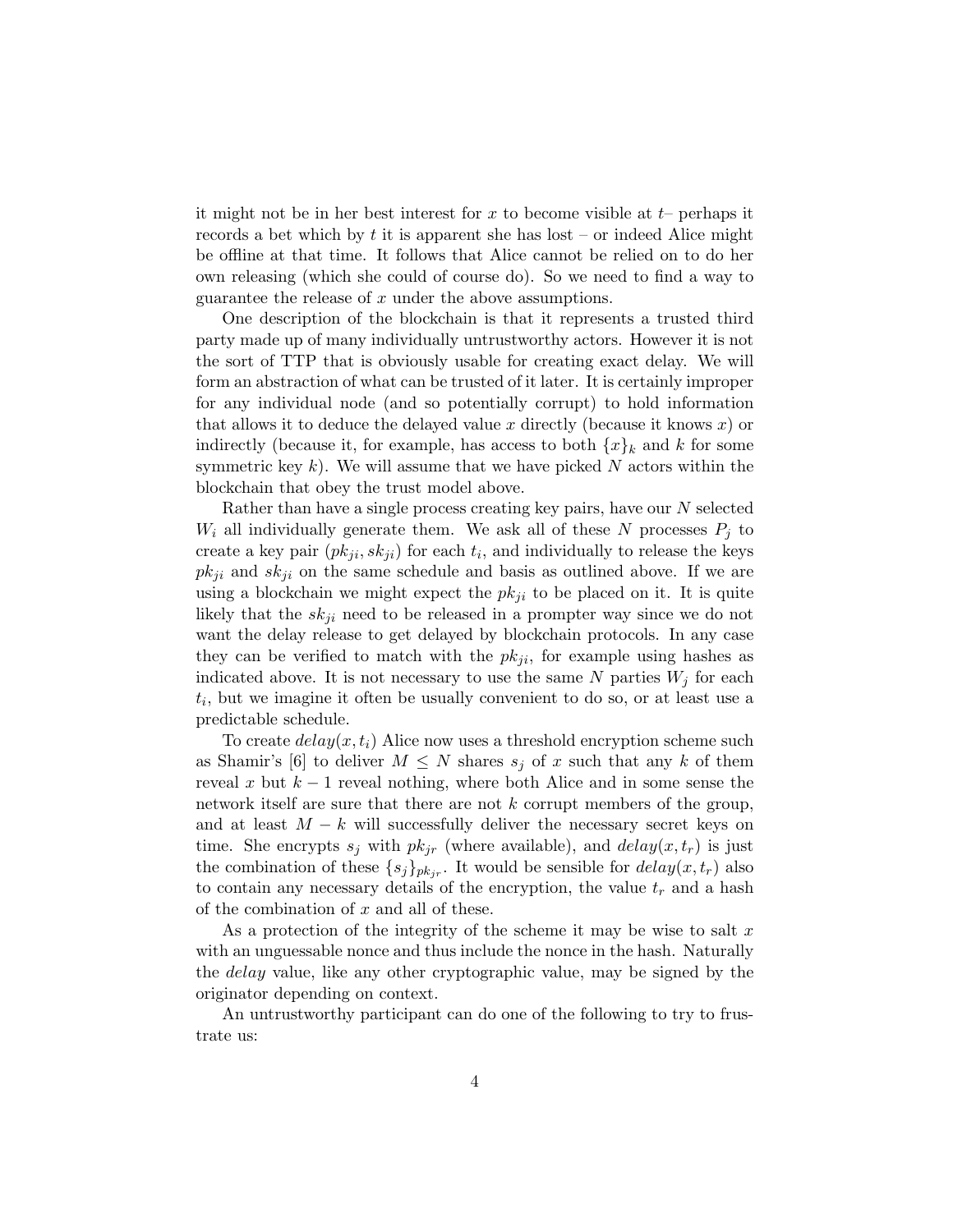- He can fail to produce  $pk_{jr}$ . But at least k do and furthermore Alice, in creating the *delay*, will not use  $pk_{ij}$  that have not been issued, going to other nodes' instead. Thus this is poor tactics for a corrupt node.
- Where he has released  $pk_{jr}$ , he can release  $sk_{jr}$  early or late. But at least k correct values do get released at  $t_r$  and the shares  $s_j$  deducible from the  $sk_{jr}$  released early tell us nothing.
- He can release wrong values for  $pk_{jr}$  of  $sk_{jr}$ . But the integrity of such a pair can be checked and has nothing to do with  $s_i$ .
- The last two are poor tactics, because they are both essentially public disclosures of untrustworthiness. A more dangerous misbehaviour is if it discloses  $sk_{ir}$  to selected parties covertly. However the fact that there cannot be as many  $sk_{jr}$  thus released for any  $t_r$  as needed means than no-one can obtain  $x$  early.

It follows that Bob (and everybody else who has  $delay(x, t_r)$ ) can get k correct shares and deduce  $x$ , but that no-one can access  $x$  through this value before that. (It is assumed that the  $W_i$  are not themselves sent  $delay(x, t_i)$ ) or that any good one who is is trustworthy enough not to conspire with  $k-1$ bad ones.)

From the point of view of network security the main issue is ensuring that the  $sk_{ij}$  are promptly visible to all nodes once released. We imagine that this may include a degree of propagation or duplication. The communication and availability requirements our algorithms need are close to those required for blockchains.

We would expect Alice to follow a protocol for choosing  $M \leq N$  and k, and where  $M < N$  the nodes whose  $pk_{jr}$  are used. This might well be laid down for a particular application of *delay*. After all, Alice is not the only person to depend on the reliability of this delay value, and we would not want her picking only her special friends who might be partisan. We will discuss this later.

#### 2.1 Blockchain assumptions and applications

The blockchain is, at the time of writing, widely touted as a solution to many problems in distributed data storage, asset registers, and transaction execution.

There are a number of different views of what a blockchain (or distributed ledger) is, what can be assumed of it, and how it should be used.

For us it is the following: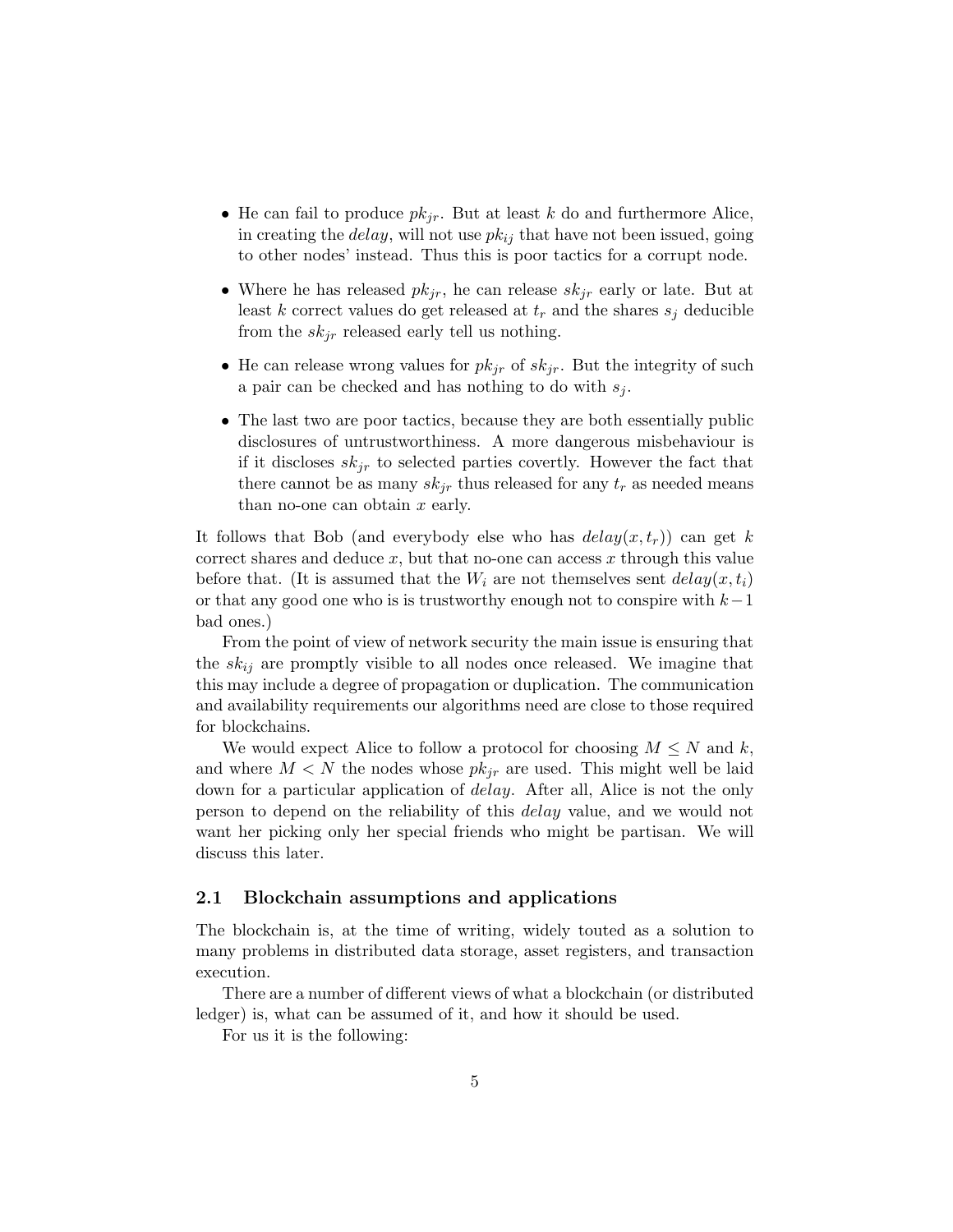- A database with a collection  $U$  of users, of whom a subgroup  $M$  are "miners", namely those who build and maintain the chain. Some users can be tied to real-life entities, and some are anonymous pseudonyms.
- Anyone can write into the database. They have a choice of whether to sign such items or not.
- The miners decide which items succeed in being written by a consensus mechanism. They only have the right to reject a write if accepting it would violate a consistency rule of the blockchain (e.g. a double spending transaction). They use some consensus mechanism to achieve this.
- The miners create blocks of writes which are issued in a strict sequence, which is enforced by each non-initial block including a cryptographic hash of its immediate predecessor. The blocks are internally authenticated by hashing (Merkle Trees).
- They have a time-stamping mechanism that assigns times to items in blocks such that all times in a successor block are greater than all in its predecessor.
- Depending mainly on whether this is a public (i.e. anyone can mine) or private (mining is restricted to relatively few authorised parties) blockchain, there is the possibility that an issued block can be voted out of existence, so that history can change.

In a typical private blockchain it will generally be easy to assert the trust model assumed in the last section. Here anything less than perfect trustworthiness is assumed to be unusual, though not impossible. However in a typical public blockchain model, where trustworthiness is not assumed and correct mining behaviour arises primarily because of the carefully constructed incentive models, it causes problems unless there are a number of nodes who can probably and independently be trusted for separate reasons. We think it is a good idea, as proposed in [3] to motivate essentially trustworthy *mainstream* players to participate, to increase the general level of trust. Preferably they should do so publicly, not only so that they can be identified as trustworthy but also to make them more so as they will especially not want to be seen to do wrong. We imagine that the  $W_i$  chosen will generally be picked from such players if it can be agreed who they are.

Certainly, in private and mainstream blockstreams, we see no particular reason to identify the workers  $W_i$  chosen for the escrow task above with the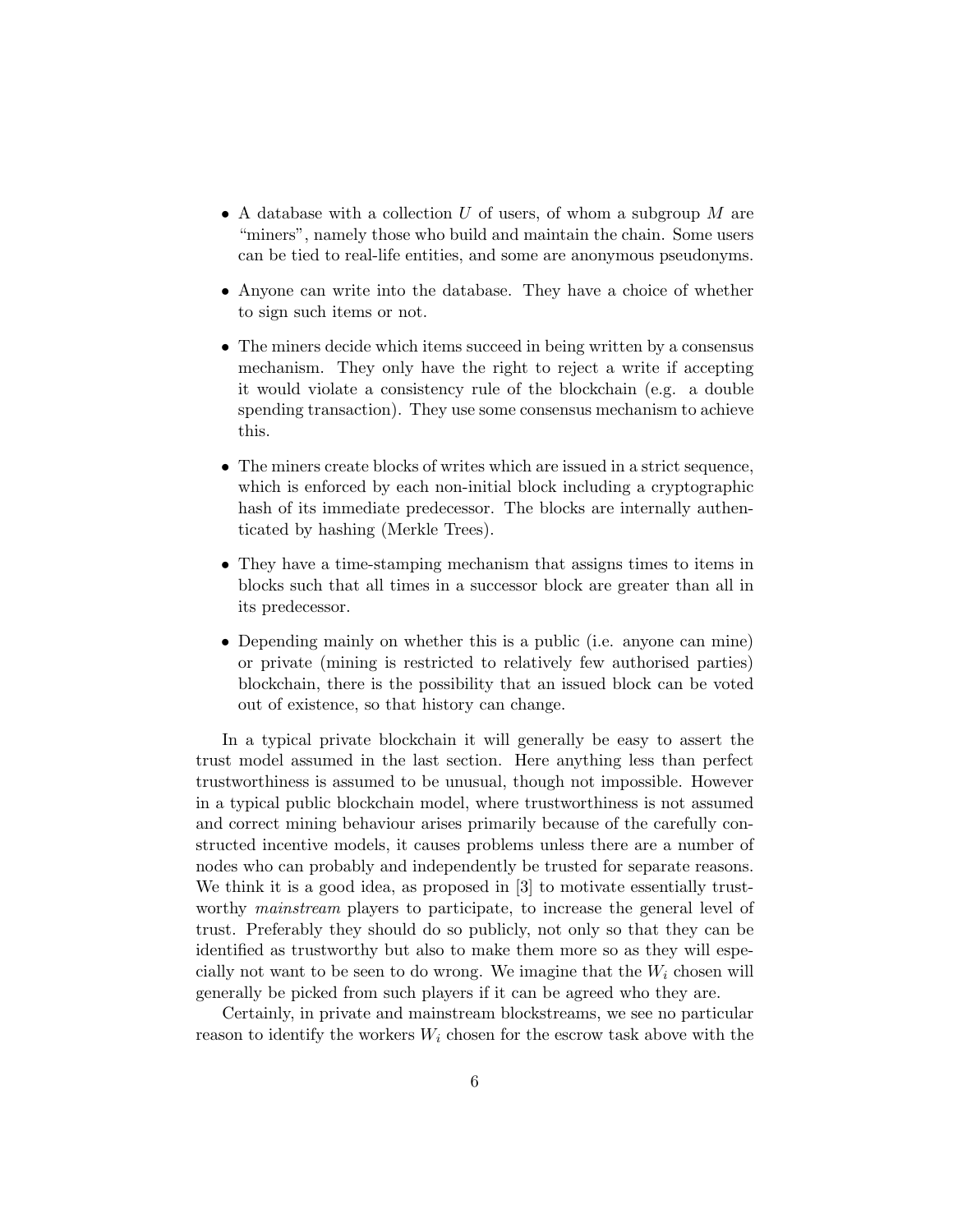self-selecting miners. We will have an incentive mechanism by which selfinterest will directly force the latter to behave themselves. With the former some degree of selection is possible and the incentives possibly more subtle, though only overtly detectable misbehaviour can be penalised.

Blockchains generally represent assets as unspent transactions: there is a transaction transferring some money, shares, land etc. to Alice, and she has not spent it yet. Transactions between anonymous identities are effectively anonymous: ownership comes down to knowledge of some key. So although everyone using a blockchain can see what transactions have happened on it, the fact that identities can be concealed, together with other information (such as what is being transferred) that is not essential to the ledger can be concealed.

So in particular all details of a transaction that are not required to be present simply for the blockchain to function can be delay encrypted.

Many stock exchanges and other services will require much greater transparency than this, meaning that things like the beneficial owners (before and after a transaction) may need to be recorded on a transaction. In current exchanges such information may be included but be restricted to certain parties, or only be made available (say) 30 minutes after the transaction. The first author was asked by a stockbroking firm how such things could be made consistent with a blockchain where everything was public. The answers seemed obvious: use encryption where the subsequent access did not increase with the passage of time, and exact delay encryption (possibly coupled with ordinary encryption) where is did. However he did not then know how to implement exact delay encryption without a TTP, so in a strong sense that conversation inspired the present paper.

The motivation for keeping transaction details secret is to keep the trading activity of some investor or broker secret so that others cannot make use of the information in deciding their own activity.

Such encryption can conceal who a transaction is between, but cannot conceal the fact that trading in some security (for example) is happening. It is, however, possible for anyone who owns something to transfer it between two identities he owns, and until the delayed information is in the open it will look exactly the same as a real transaction. Thus real trades can, to some extent at least, be camouflaged.

A smart contract is a piece of code representing a contract between two or more parties. It is placed on the blockchain, determined when it is to be executed and then carries out transactions. Because the blockchain can be read by all its users, anyone can examine the code. This means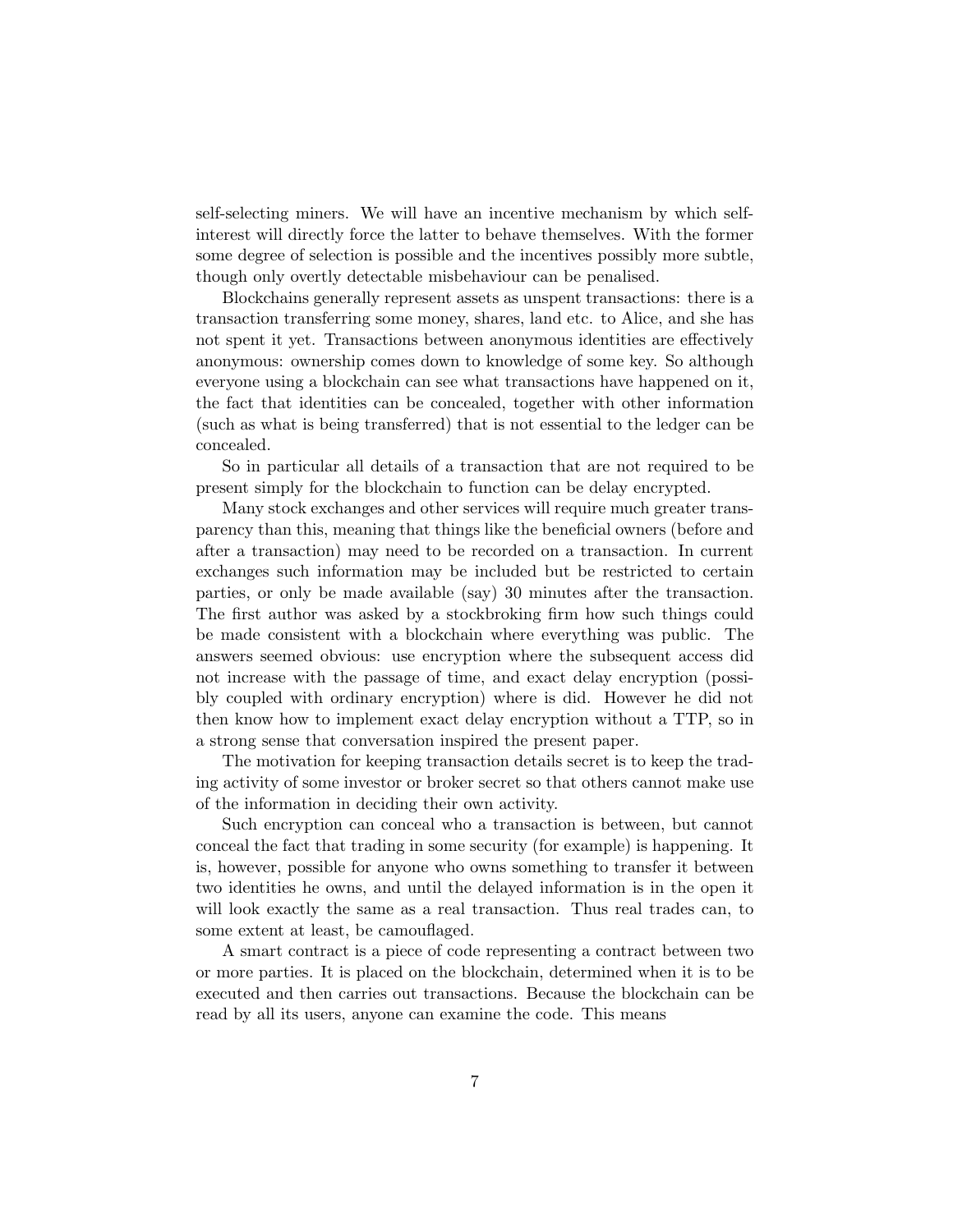- The conditions for executing the contract, and the nature of the trade it will execute, are public as soon as the code appears in the blockchain.
- Other parties are free to look for weaknesses in the contract, which might either be caused by a trader making an error or judgement or introducing a bug into the smart contract. Others can discover and contemplate such errors at their leisure and affect the market or take up positions which exploit the weakness: most likely to their own advantage and damaging one or more parties involved in it. The best known actual security flaw in a smart contract, the DAO attack [7] fell into this category.

Where the contract simply states the time at which it will be executed, it is straightforward to protect against this sort of problem: simply delayencrypt the code of the contract until that time. The nodes with responsibility to execute it then decrypt it and run it at such a t.

Exact delay encryption is clearly also of great use in distributed sealedbid auction and tendering protocols: bids must be sealed by delay ecryption until the time (after the end of bidding) when they are opened. This is effectively an anti-corruption measure. Who they open to (maybe everyone, all bidders, or an auctioneer) after auction closes is a matter for the designer.

It might also be used in e-voting protocols to prevent anyone from counting votes until the polls have closed.

## 3 Implementation

In any implementation we need to assess the threat model to decide how many parties need to generate keys for each time, and what number of them can be considered trustworthy.

Is there any group of nodes that are considered more trustworthy: perhaps the miners in a private blockchain environment? If so should generating key pairs be limited to them?

In environments like a public blockchain, what motivation do we need to provide for participants to perform their role and do so in a trustworthy]fashion. We imagine that the reward will take a similar form to that for mining, and that a node will be severely penalised for doing something wrong unless (in the case of failure to post keys) it has a good excuse. Noting that a node passing keys early to its friends is not necessarily spottable, we can institute a mechanism whereby any node that demonstrates knowledge of another node's secret key early can claim a large penalty from the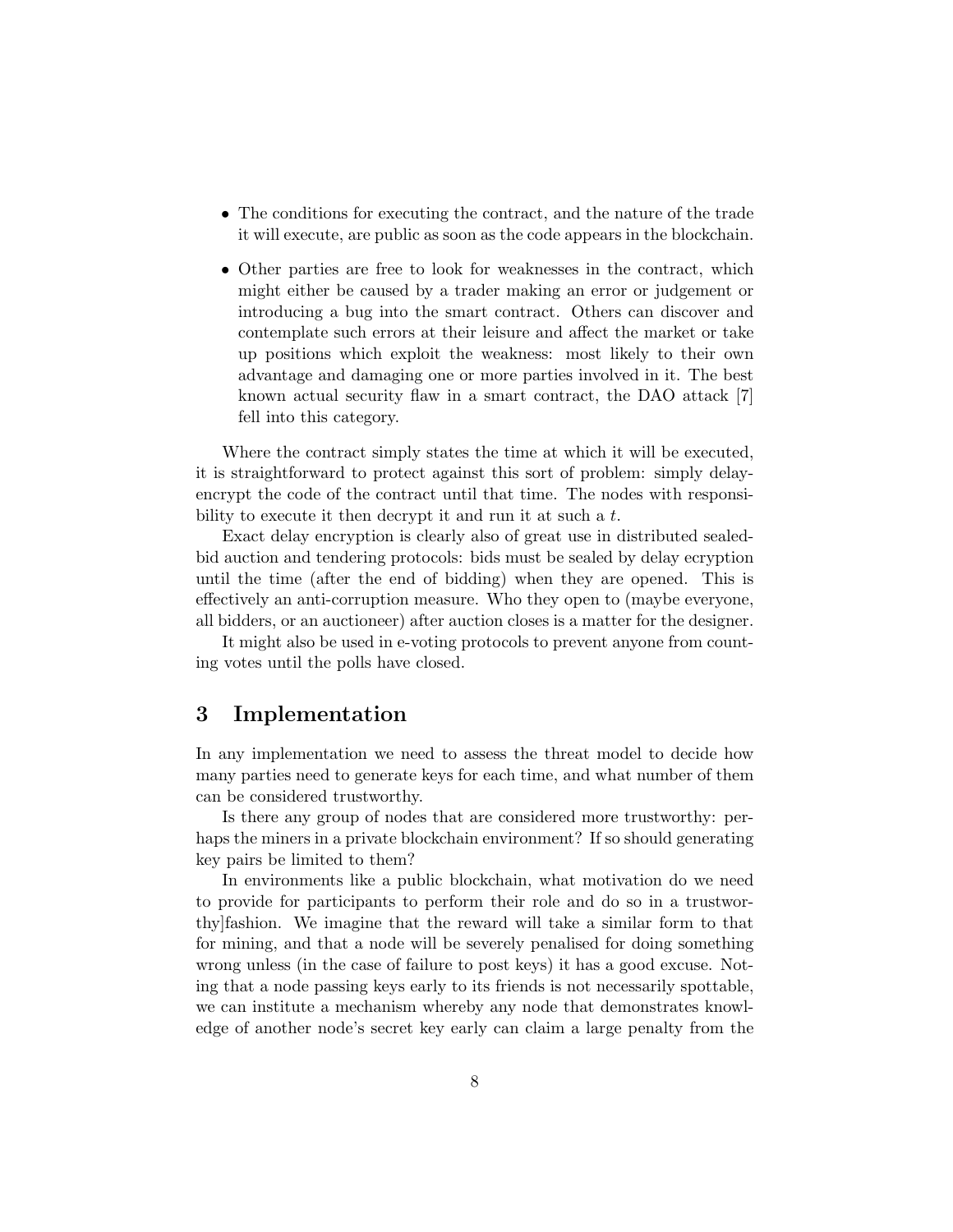provider as well as disgracing it.

By and large the penalties for failing in one's duty might be so large that the likelihood of any not delivering keys as required is very small.

It will also have to be decided what granularity time will have: will key pairs be issued per second, minute, hour or day?

If this granularity is smaller than the rate at which a blockchain delivers blocks, then we cannot rely on the blockchain as the mechanism for broadcasting secret keys, though there is no problem with recording the public keys, since they can be posted in groups before they are needed. Note that a secret key can always be verified relative to an already-posted public one. We will discuss this issue again later.

There are various potential mechanisms here, depending on circumstances. It may well be that some external agency is accepted as a reliable model of time and is used for the timestamping of blocks. Possibly the release and availability of secret keys can be judged by a collective or fault-tolerant mechanism judged relative to this.

It must be clear, however, that the time intervals between keys which must be verifiably released at regular intervals must be several times greater than the latency of the network connecting the nodes. And the times at which individual nodes have released information will vary a little from the target t depending on the transmission of released keys.

If the only scource of trading information is the underlying blockchain then there may be no reason to have a higher rate of release of secret keys. However in general we must expect that information is probably coming from more rapid data streams. As discussed later, we do not normally expect the blockchain to be the source of timing information in delay as all nodes can be expected to own an accurate clock.

#### 4 Generalised escrow

One can imagine a generalised delay operator that releases its contents under more general circumstances than the arrival of a particular time. If  $r$  is condition based on time t and features of the state s that are

- Observable deterministically everywhere with the same result.
- Once true remain true: a change of state cannot make such a condition false when it was true. Therefore in essence they are equivalent to something of the form "There has been a past state such that  $P$ ". We will examine this concept further below.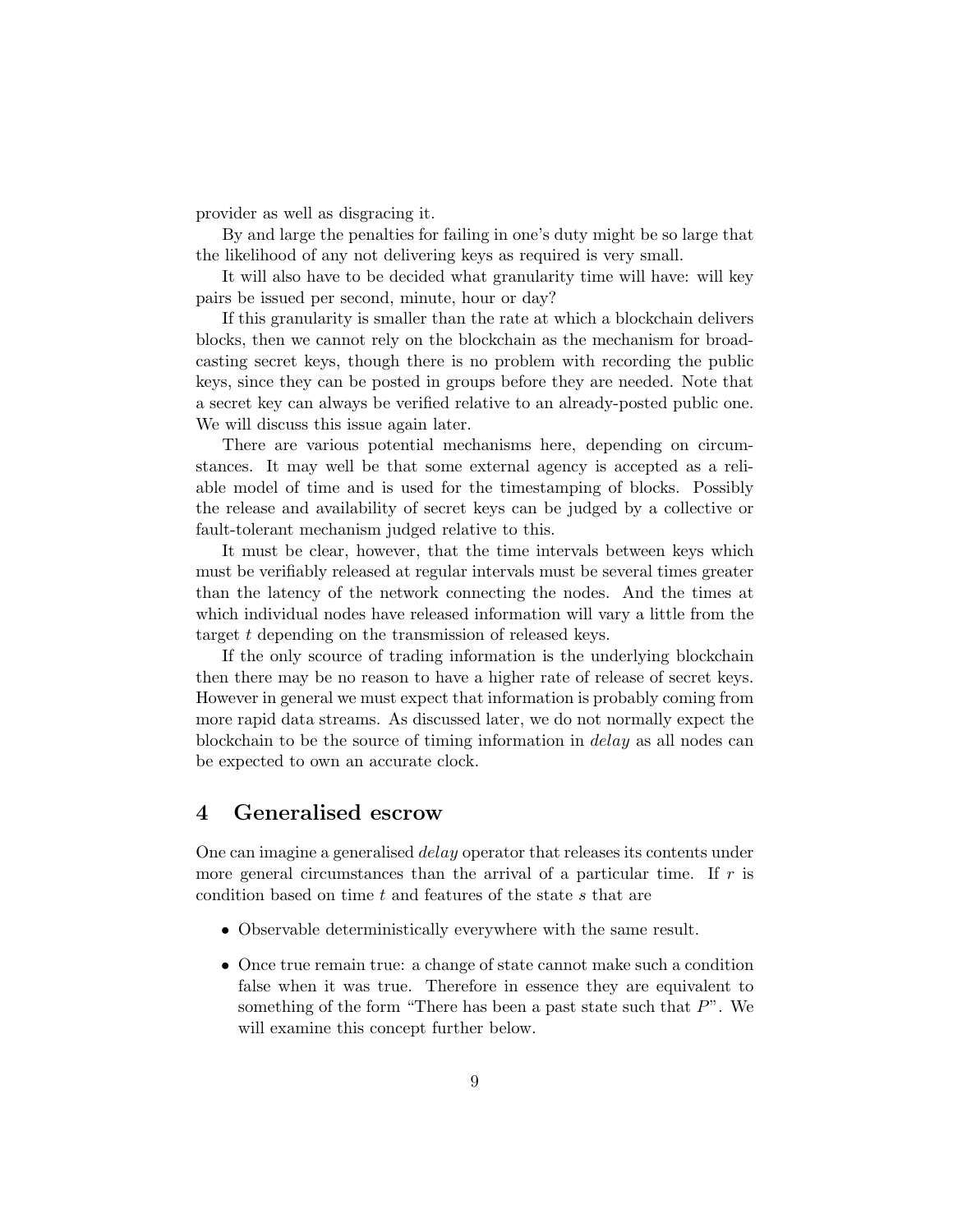then it makes sense to escrow information x so that it is released when  $r$  is true. The conditions above make it unambiguous when  $x$  is to be released, even when different nodes may make independent assessments at silightly different times.

We can thus imagine a generalised form of *delay* that we can write  $\epsilon$ *escrow* $(x, r)$ . This can be implemented in exactly the same way as *delay* except that it is not reasonable to expect nodes to create key-pairs tied to arbitrary conditions without prompting. It follows that anyone creating  $\text{escrow}(x, r)$  will need to obtain the keys from enough parties and tie them to  $r$  so that it can create the encrypted shares of  $x$  that are needed. There will thus need to be a marketplace of keys which can be obtained from other parties who are prepared to release a public key tied to r (by signature) and monitor r to determine when to release the secret key.

We can imagine that there may be keys available for sale by potential (identifiable)  $W_i$ , and that a user will group them, placing such a group on the blockchain in advance of them being needed with an anti-doublespending mechanism being used to prevent any being used in different groups. When used the  $r$  will be attached to the entry, for example at a location specified in the blockchain with the entry for the group.

Such keys can be reused if multiple  $xs$  are escrowed by the same  $r$ . Examples of  $r$  are

- $t \ge t_0$  (giving the equivalent of  $delay(\cdot, t_0)$ )
- Company X has breached condition  $p$  (determiniable from observable information) at some previous time.
- A legal warrant for the release of  $x$  has been placed on the blockchain.
- X has committed a demonstrated crime on the blockchain.
- The price of shares in X has exceeded  $\pounds 5$
- The price of shares in X was greater than £5 on 20 September 2017.

The information required to evaluate such  $r$  should be stored in a form where they can reliably be computed: the same timed information should be available to all. Of course information in the blockchain automatically has this property.

Earlier in this paper we imagined that *delay* could be used to secure smart contracts that are triggered by a specific time. We can now generalise this to ones triggered by some computed condition  $r$  on the blockchain.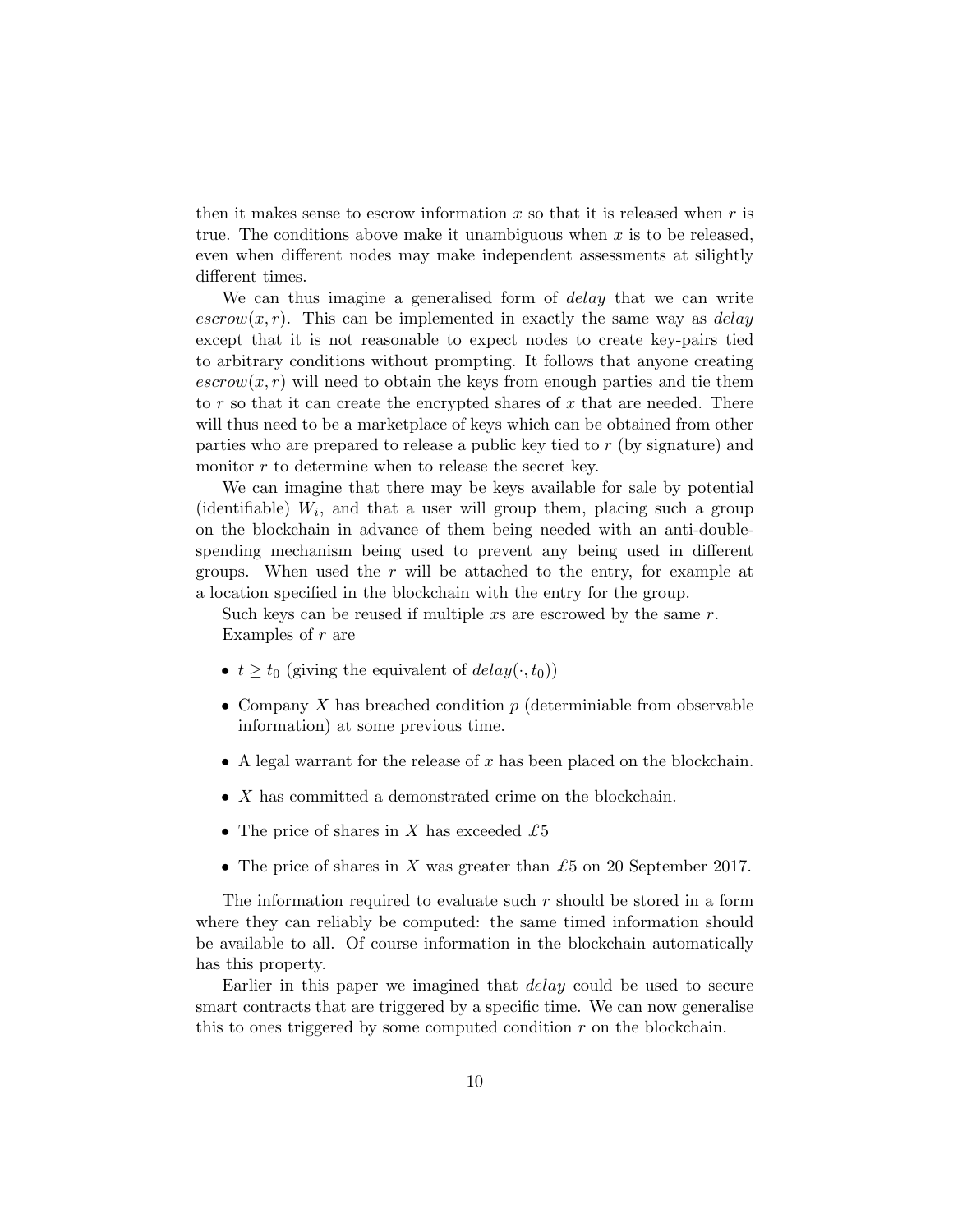#### 4.1 Trigger conditions on escrow

When considering delay and escrow we need to understand the nature of time. For delay as discussed above we assumed that the time required by the nodes involved is real time as measured by essentially agreeing clocks they hold.

However when we consider escrow governed by conditions intended to be determined by the blockchain, plus time, it only makes sense to consider time as measured by the blockchain: there must be a point in history as recorded on the blockchain, including its timestamps, at which the condition is true.

Potentially blockchain states are undone because blocks are replaced. If escrowed data has been released on account of the now-dead block, it is not really believable that it can be un-released when the block disappears. Therefore, without special arguments, a node  $N$  should only release a secret key  $sk_i$  counterpart to a  $pk_i$  bound to condition r when r is true in a block that N knows to be immutable. A fundamental property we assume of blockchains is that once node  $N$  knows block  $B$  is immutable then eventually all will. In this case it follows that if  $N$  is trustworthy and releases its  $sk_i$ , then all other trustworthy nodes with secret keys bound to do so eventually.

It follows from this that in a public blockchain where blocks do not become immutable until some time after they are created, escrow conditions must, either explicitly or implicitly, state that  $escrow(x, r)$  only opens x when  $r$  has been true for sufficiently long.

The nature of the conditions we have assumed means that if there is a point in the settled blockchain history when an  $r$  is true, it will remain true afterwards.

We conclude that the nature of time in *delay* and *escrow* is different. In the former time means ordinary time, and release will be prompt. In the second time means logical time measured by the immutable history of the blockchain, and release need not be that prompt, though it is inevitable. How prompt it is will depend on the characteristics of the blockchain where everything is happening.

Returning for a moment to the subject of securing smart contracts, it is clear that any smart contract can now be separated into the condition that triggers it (which must be public) and escrowed code that it performed on this event. One of the actions of such a contract may be to perform another smart contract which is similarly delayed: our framework supports arbitrary nesting of this sort.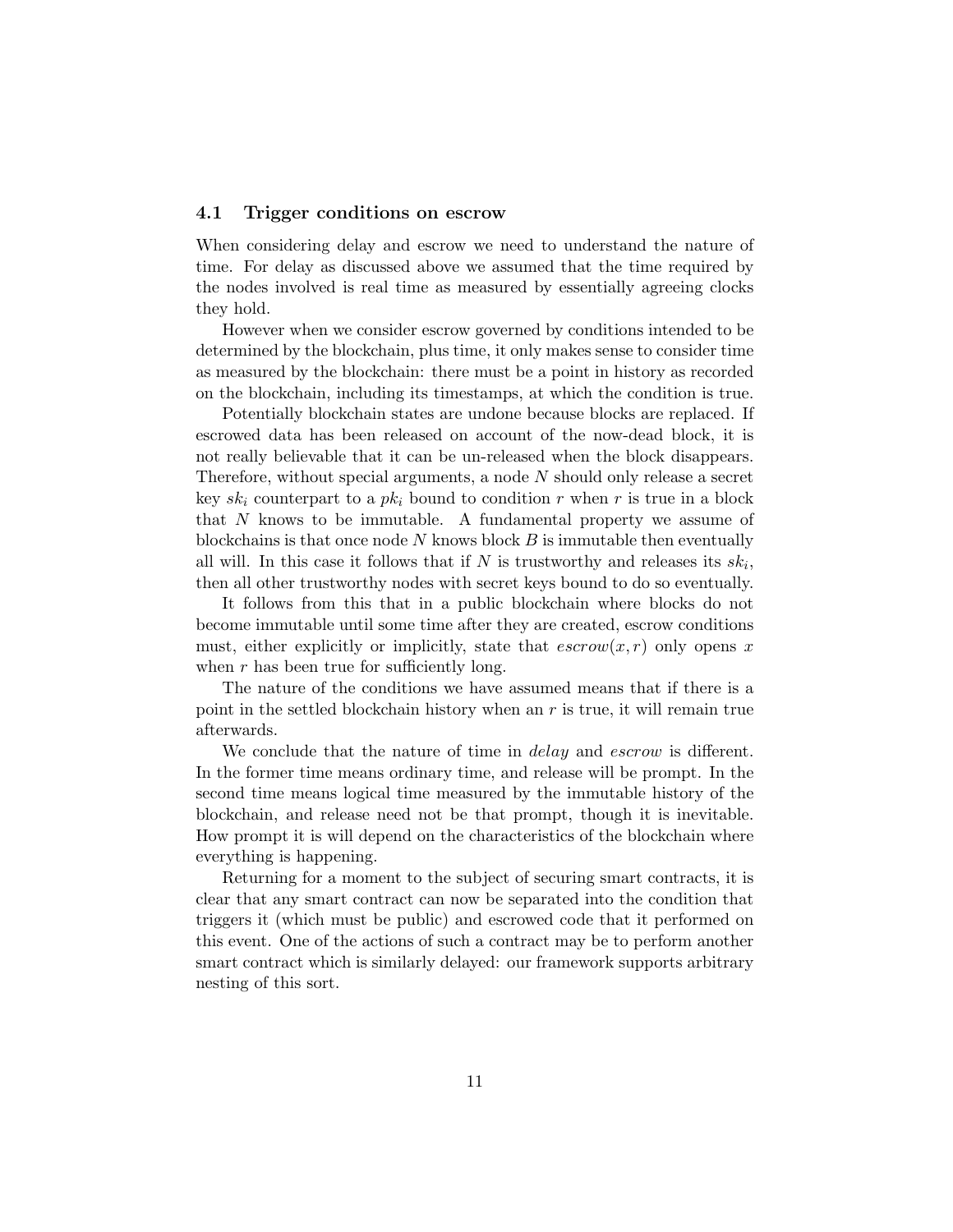#### 5 Second approach to escrow

With *delay*, the use of pairs of public and secret keys for each time point means that many nodes can delay to the same time without creating multiple times. With general escrow, this multiple use is not so likely. An alternate approach to escrow is for the node A creating  $\epsilon s$ crow $(x, r)$  to create *n* threshold shares  $s_i$  of some key k such that  $\{x\}_k$  is the core of the escrow value, and send the pairs  $(s_i, r)$  encrypted to the  $W_i$ .  $W_i$  now has the duty to release  $s_i$  when r is true.

It would not normally make sense to send shares of  $x$  itself, as opposed to a key k encrypting x, to the  $W_i$ , as revelation of the  $s_i$  would then tell x to everyone, not just those who are privy to the escrow value.

This second approach avoids the work and potential quantum vulnerability of the approach using public key cryptography, but means that the  $W_i$  need to be slightly more actively involved. It also means that no reuse is possible.

Of course the quantum vulnerability of a given public key algorithm is best judged on an evolving basis and will be related to the length of time a key may have to last. With delay encryption, we have the opportunity to bound this; with general escrow, this may be impossible. As remarked earlier, we have the opportunity to update the algorithm and/or key length as time progresses.

## 6 Delay as an aid to blockchain security: an unbiassable random oracle

Cryptographic signature makes it possible for one blockchain node to recognise the origin of messages from others. Where a node is trustworthy we may be able to guarantee that the messages it is obliged to send will be sent, and we can strive to make message transmission reliable. However either because of an innocent power or communication outage or a loss of service attack on nodes or intrastructure, a communication might not get through despite the best intentions of the sender.

On the other hand sending a message early might well cause undesired information leakage or insecurity. Consider the following example: it is highly desirable, in a blockchain, to have an agreed source of random numbers associated with a series of times, for example the times at which it is intended that blocks are produced. Given that no single node is trusted, it seems appropriate that every node, or at least sufficient nodes that there will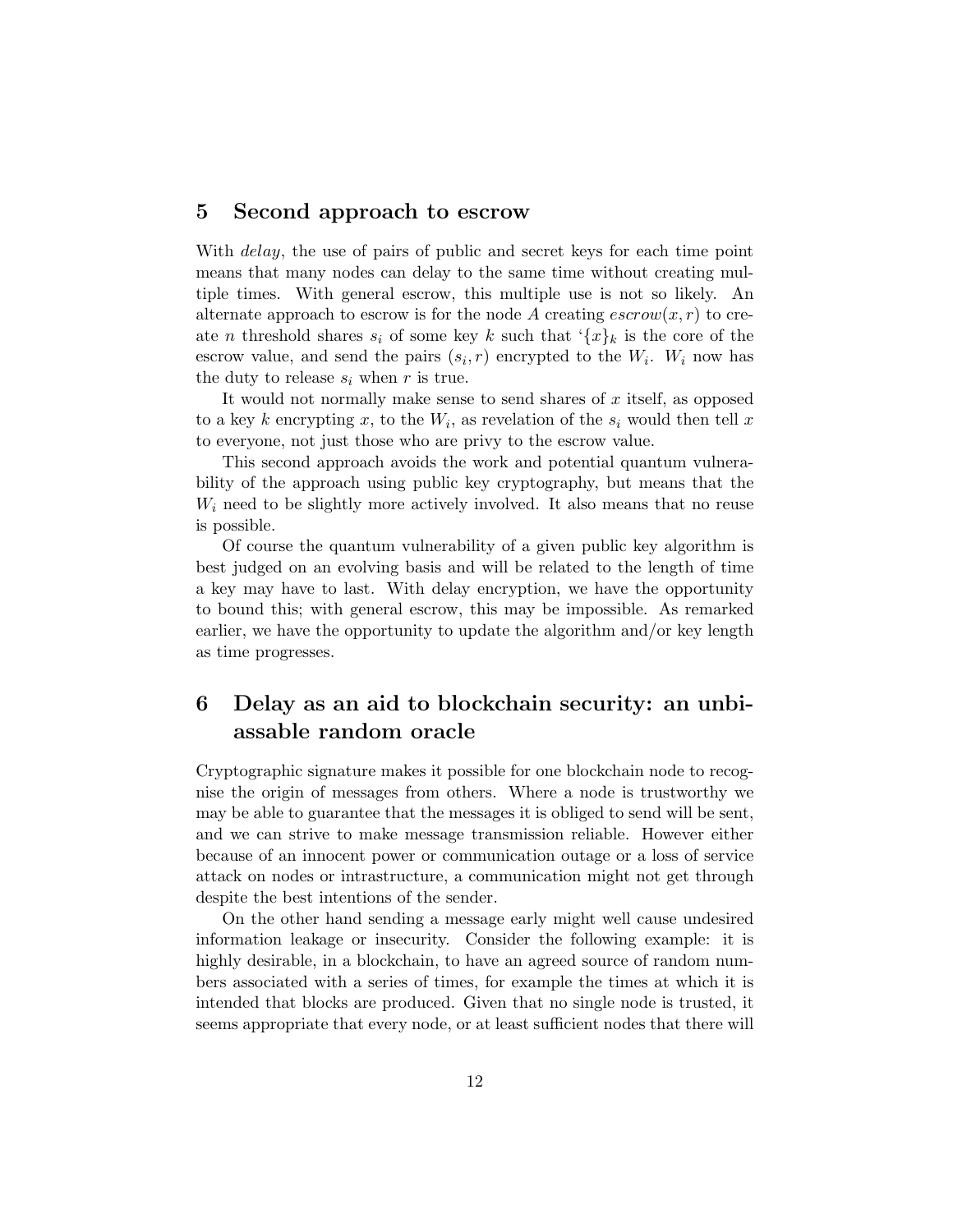be at least several trustworthy amongst them, contribute to each of them. (Of course if there were a single universally trusted and availabie source of genuinely random numbers this would not be necessary, but that seems unlikely.)

Suppose that each of a sufficient collection of nodes has committed a value for a given time  $t_n$  by writing a hash of it in the blockchain, and such values are now immutable. Then some of these will be trustworthy and random. If, at time  $t_n$ , all these  $V_{nm}$  are released by the nodes  $N_m$  so that they can be checked against the committed ones, then as can treat the bitwise exclusive or of them as a reliable *random oracle*, in other words a source of random numbers that cannot be controlled by a small group of parties and thus each node can regard it as completely unbiassed. For necessarily the trustworthy nodes will have created their own values randomly, uniformly and independently of all the others, so  $V_n$ , the XOR of them, is random string of independent bits whatever villainy the others have engaged in.

Unfortunately we cannot rely on either an individual trustworthy or untrustworthy node to actually deliver their  $V_{nm}$  at the right time. The trustworthy ones (the good guys) might get blocked for the reasons above, and the untrustworthy ones for the same or through sheer villainy.

There are two choices that obviously result: to accept the values that are revealed (noting the danger that different parties might not see the same ones) or abandon the calculation in the case where they are not all available.

The fact that trustworthy parties may innocently fail to deliver their obligations makes it unreasonable to penalise non-deliverers severely. Given this, abandoning the calculation when someone fails to deliver is not practical since this might always be the case. Even if we could ensure that all parties see the same set of  $V_{nm}$ , there is also a distinct danger in only using the  $V_{nm}$  that do appear. This is that villains, who may be colluding with each other, may wait until the good guys have released their shares and then, in full knowledge or the effect would have on the final result, decide which of their own  $V_{nm}$  to release to optimise the resulting  $V_n$  for them: this is not acceptable since we do not want them to be able to do this.

While in some circumstances one might be able to argue that the above attack is not feasible, it would be better if it were not there at all.

It can be eliminated by delay encryption. First we note that while nondelivery of obligations is difficult to penalise because it is hard to lay the blame, no such restraint is necessary when a node delivers a signed contribution that is demonstrably wrong by the underlying protocol. In human terms it is like the difference between a sin of omission and one of commission.

Suppose that each node  $N_m$  has had to commit via hashing to its  $V_{nm}$ ,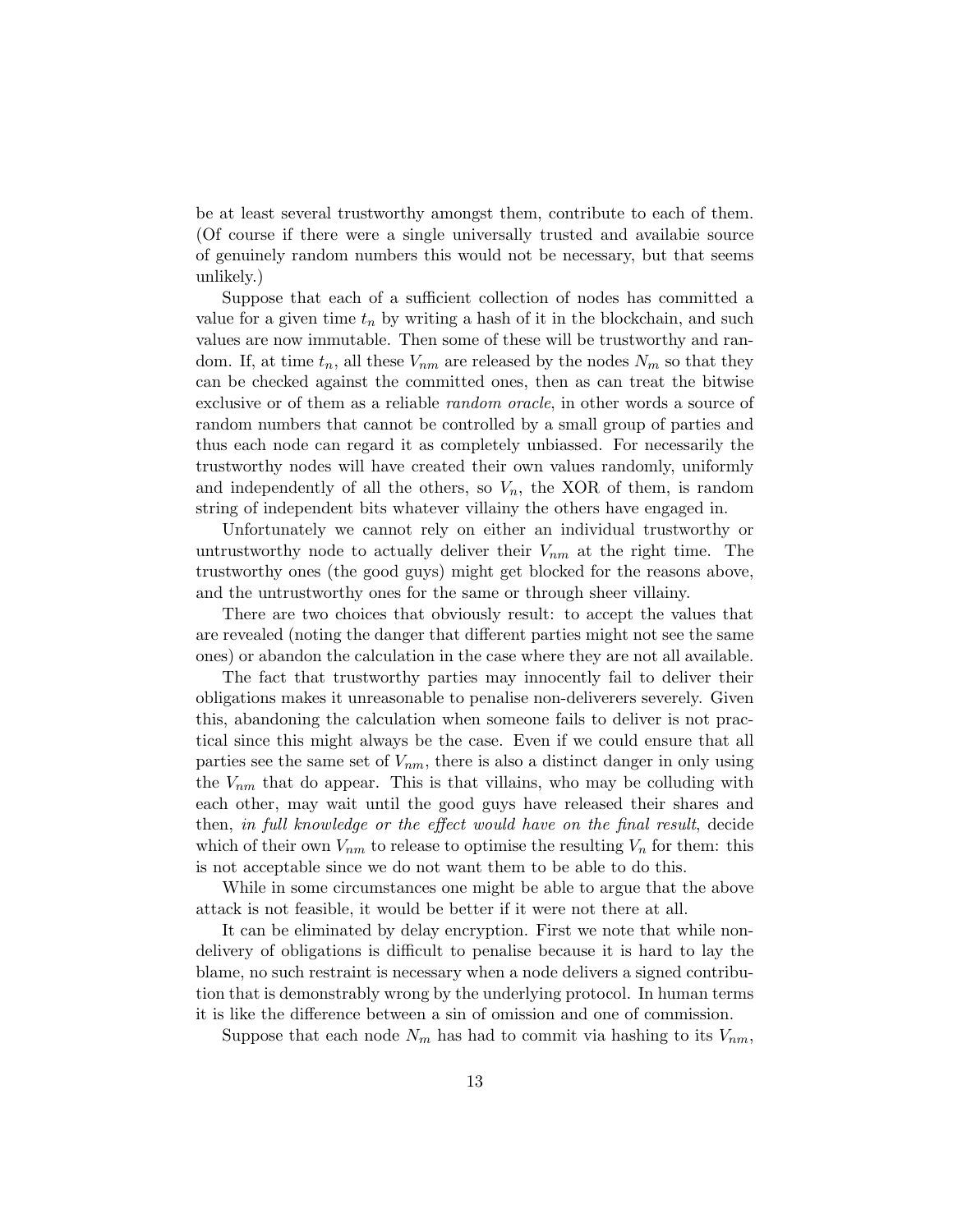and has the obligation (either at the same time or a later one) to place the delay encryption of  $V_{mn}$  on the blockchain before some time  $t'_n < t_n$ , where this will be immutable by  $t_n$ . It is now agreed that only those  $V_{nm}$  which have both the hash commitment and delay present at time  $t'_n$  will count towards the calculation of  $V_n$ . We note

- $\bullet$  By blockchain properties all will agree on which count, and at  $t_n'$  no node can have any idea what any of the  $V_{nm}$  provided by another trustworthy party is. It follows that provided that at least two good guys do achieve this, no-one can in any way control the final  $V_n$ . They can affect it: if a villain makes the choice to take part or not it is changing  $V_n$ , but from its own point of view it cannot change the distribution of possible outcomes.
- The delayed version of  $V_{nm}$  can be used to reveal this contribution in the event that  $N_m$  does not do so at  $t_n$ .
- When  $V_{nm}$  is revealed directly or through unwinding the delay, the result should be checked against the hash commitment. This is helpful for the delayed version as the nature of threshold encryption is that a supposed example of this decoded from different shares might produce different answers if it was not genuine. Thus we cannot tell that any collection of  $k$  (the threshold) values is not drawn from a true threshold encryption.
- Analysing this, we realise that our new protocol does not guarantee to deliver a random oracle, but instead guarantees to deliver either a value  $V_n$  that is random and independent of any party's choice, or the demonstration that one or more of the nodes has committed a sin of commission.
- Of course much communication at time  $t_n$ , namely of the time-release keys  $s_n$ , is necessary to implement this. However the fault tolerant nature of delay encryption gives considerable latitude for individual communications to fail.

Such a random oracle can be enormously useful in a blockchain: it provides a mechanism for the blockchain itself to make choices, for example in mining or performing some desirable role. (In many informal discussion of blockchain protocols and algorithms, one reads about the blockchain choosing this or that, with the implication being that the choice is unbiassed and secure. The random oracle gives a secure implementation of this.)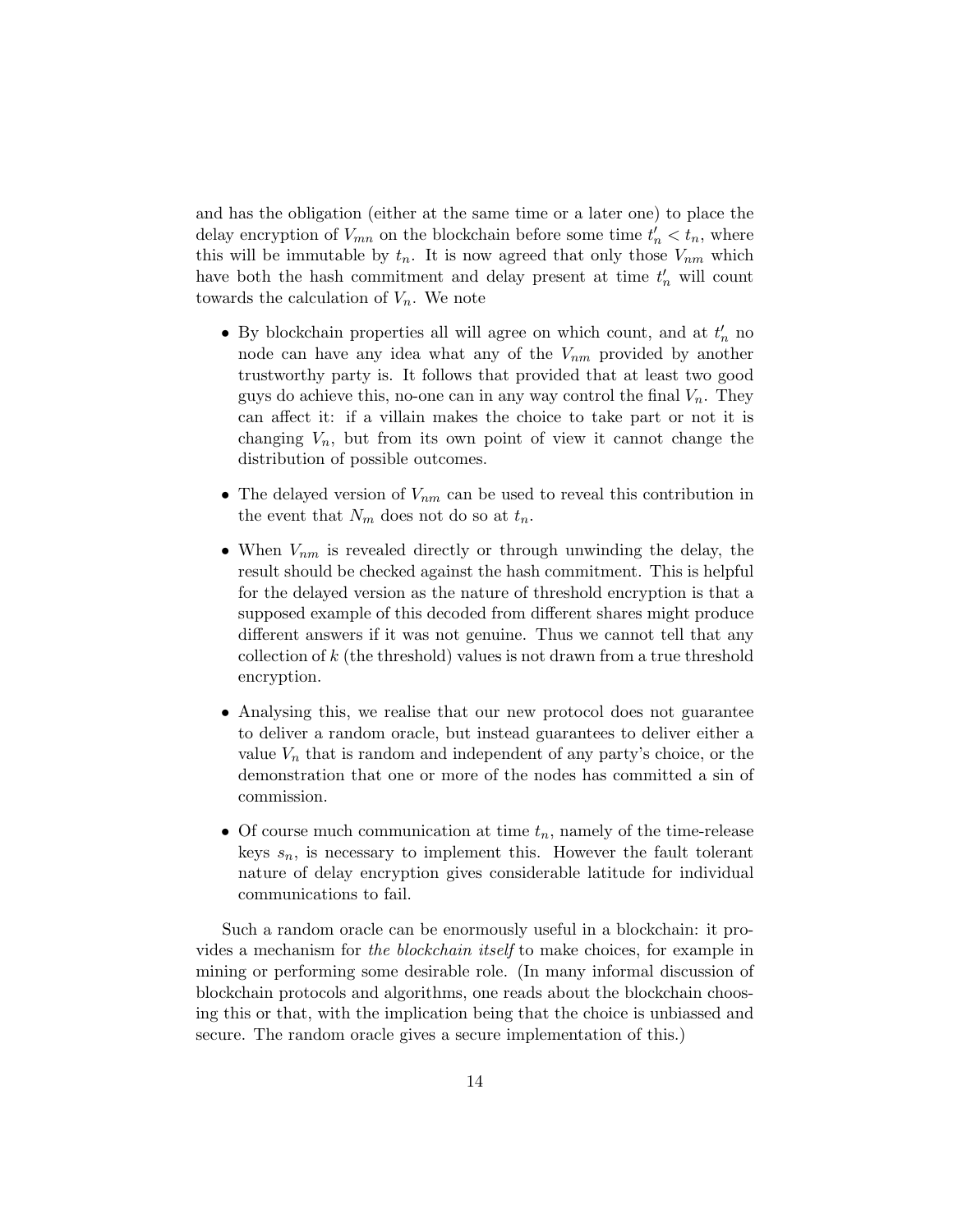This example shows that we can use delay encryption to implement protocols that require nodes to deliver values at a specific time that have hitherto been secret, even in a blockchain environment where nodes and communication do not have to be reliable. It prevents non-compliant nodes hiding behind supposed communications failures. Mischief will be plain for all to see, and the villains can be named, shamed and punished.

Looked at like this, the use of delay encryption in this way within the blockchain is enormously similar to its use in [4].

## 7 Conclusions

We have demonstrated that threshold cryptography is the key to implementing exact delay encryption in an environment where the majority of players can be assumed trustworthy. We need to be able to pick a selection of workers, for example in a blockchain, whom we can trust to satisfy the condition that less than  $k$  will not perform their roles both accurately and with integrity.

The random oracle that we described in the last section may well be involved in picking the selection of nodes that implement delay encryption. Since the random oracle depends heavily on delay encryption, this seems to be circular. However it is not since the oracle that picked the nodes to implement delay to moment  $t_n$  depended only on the correctness and security of delay to strictly earlier times. Thus, like much of the coherence of the blockchain, this becomes an inductive security argument.

Delay may benefit from, but does not require, a blockchain to support it. The notions of escrow we have provided really require a blockchain because we need that nodes will agree on the sequence of states so that they do not differ on the truth or falsity of the trigger conditions.

The essential feature of both the *delay* and blockchain-based *escrow* we have defined it that all trustworthy nodes will agree on when and whether to release their own share of the value being released. Note that usually we want that a delay or escrow value remains a distinct term Y which is sent between players and that in order to get at the unencrypted value  $x$  that is being delayed or escrowed any node will both need Y and whatever us released by the  $W_i$  at the point of release. This is crucial to enable players to be selective about to whom they send, for example, a delay encryption.